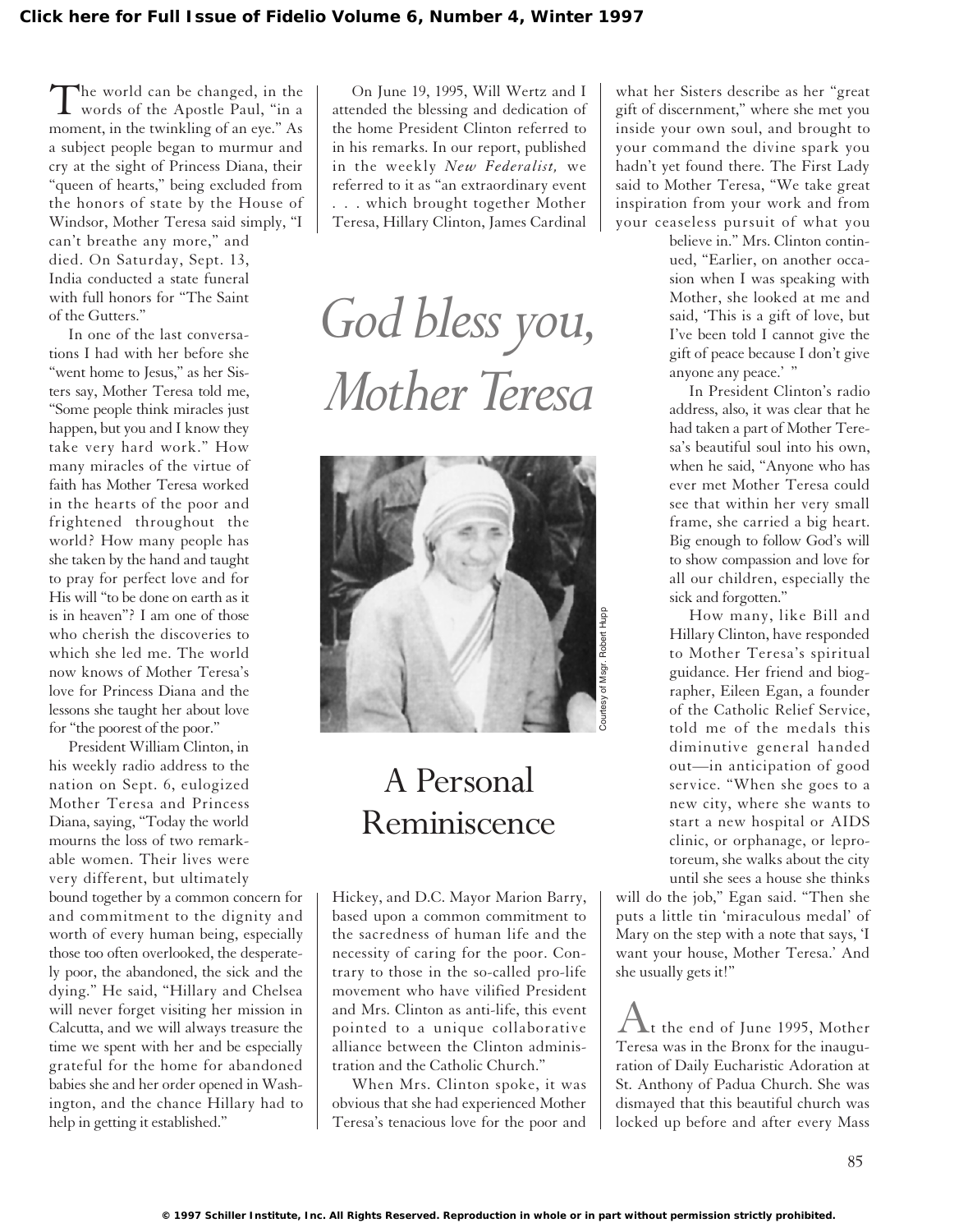for fear of the drugs and violence in the neighborhood. She insisted to Bishop Garmendia that the church be opened 24-hours a day so that people could worship "and discuss their troubles with Jesus," she told the congregation attending the ceremony. "If someone is killed because they are in the church visiting Jesus, their example will only convince everyone more quickly that the killing will have to end." As I walked with the neighborhood crowd, people were saying, "Everything will be peaceful. Everyone will listen to Mother instead of the drug pushers."

I went to the house of the Missionaries of Charity nearby, one of the first established in the United States after Mother Teresa had been invited by Cardinal Cook in 1970 to bring the Missionaries of Charity to the archdiocese of New York. Egan, who was with her as she toured the Bronx at that time, remembers Mother Teresa asking Father McPeake, a priest of the archdiocese, if the people in the neighborhood, which resembled a war-torn scene, were hungry. "Is this Calcutta Number Two?" Mother Teresa asked. The priest told her that the way the people looked, with limp and drooping bodies, was due to drugs and not hunger. He asked her, "With all the need in India, why would you have to come here?" Mother Teresa replied, "*We* can be a bridge between those who have and those who have less."

When I entered the house, a Sister showed me a map on which dozens of pins were stuck in every continent, each designating a Missionaries of Charity house. A young couple was brought to the table where Mother Teresa sat. The young woman was crying. "She is crying because we have been married for four years and we have no children," her husband explained in broken English. "No more crying. It will make you too heavy-hearted," Mother Teresa insisted. "This is what stops you from having babies. I will pray that you will have babies. If necessary, I will give you some of mine from Calcutta. But I want you to go home and get to work at it. These things take a lot of work, you know."

I gave Mother Teresa a copy of Lyndon LaRouche's book, *The Science of Christian Economy.* "There's something I want you to do," she told me. She picked up my copy of Pope Paul VI's Encyclical letter, *Populorum Progressio,* and pointed to the concluding section where I had underlined the words, "development is the new name for peace." She handed me one of her "miraculous medals." "I want you to make these the words of your country. I want you to make your country the light of justice and peace in the world, and chase away the 'structures of sin' you were talking about." She handed me two more medals, saying, "Your husband and son will help you." She gave me another medal saying, "Your Godparents will help you as they use this medal to learn to share with each other, as parents share the love of a child. We will pray for you and your family." Mother Teresa added, "And we will pray for Helga and Lyndon." She handed the books and copies of *Fidelio* magazine, which I had brought for her, to one of the Sisters. "They can have these here," she said. "I already have them in Calcutta."

Mother Teresa knew the "structures of sin" of British geopolitics from the earliest moments of her childhood. She was born Agnes Gonxha Bojaxhui in Skopje, in what was then Serbia, on Aug. 26, 1910. Her father, Nikola, was a leading activist in the movement for a free Albania. When Gonxha was nine years old, her father travelled 160 miles to a political dinner in Belgrade to organize the unification of the Province of Kosovo with greater Albania. He was poisoned at the dinner, and returned home only to die. His assets were stolen by his business partner, and his widow Drana had to sell embroidery to feed her children.

The family's activities centered around the parish of the Sacred Heart, which provided spiritual nourishment and cultural enrichment to the Albanian community in Skopje. Both Agnes Gonxha and her sister Age were known for their beautiful voices, and

their fellow singers in the Albanian Catholic choir of Skopje called them the nightingales of the choir. At the age of 18, Gonxha confided to her mother and her priest her desire to join an order of missionary sisters serving in India, and she travelled to join the Loreto Sisters in Dublin, Ireland, to begin her novitiate. Her brother Lazar, who was serving as a lieutenant in the newly formed Albanian Army of King Zog, wrote her there, afraid he would never see her again. She wrote back, saying, "You will serve a king of 2 million people. I will serve the King of the whole world."

She arrived in Calcutta on Epiphany, in 1929. When she took her lifetime vows of poverty, chastity, and obedience in 1937, she took the name of Teresa, after St. Therese of the Child Jesus, who had taken as her motto the words of Christ, "Unless you be converted and become as little children, you shall not enter the kingdom of heaven." Sister Teresa lived behind the enclosed walls of the Loreto Sisters for 19 years as a teacher of geography and other subjects, becoming headmistress of St. Mary's Entally school in Calcutta.

hen, in the Bronx, I told Mother Teresa that Lyndon LaRouche had been in Calcutta as a soldier in 1946, and had taken some of his first steps of political leadership there, after witnessing the carnage that had ensued when the British tried to crush the Indian independence movement, she laughed her wonderful laugh and said, "God truly works in mysterious ways!"

She recalled "The Day of the Great Killing" in August 1946, when, out of vital necessity, she disobeyed the rules of enclosure of the Loreto Sisters and went out of the convent walls. Direct Action Day had exploded into violence, and all deliveries of food and supplies were halted. "I went out from St. Mary's," she said. "I had 300 girls in the boarding school and we had nothing to eat. We were not supposed to go out into the streets, but I went anyway. Then I saw the bodies on